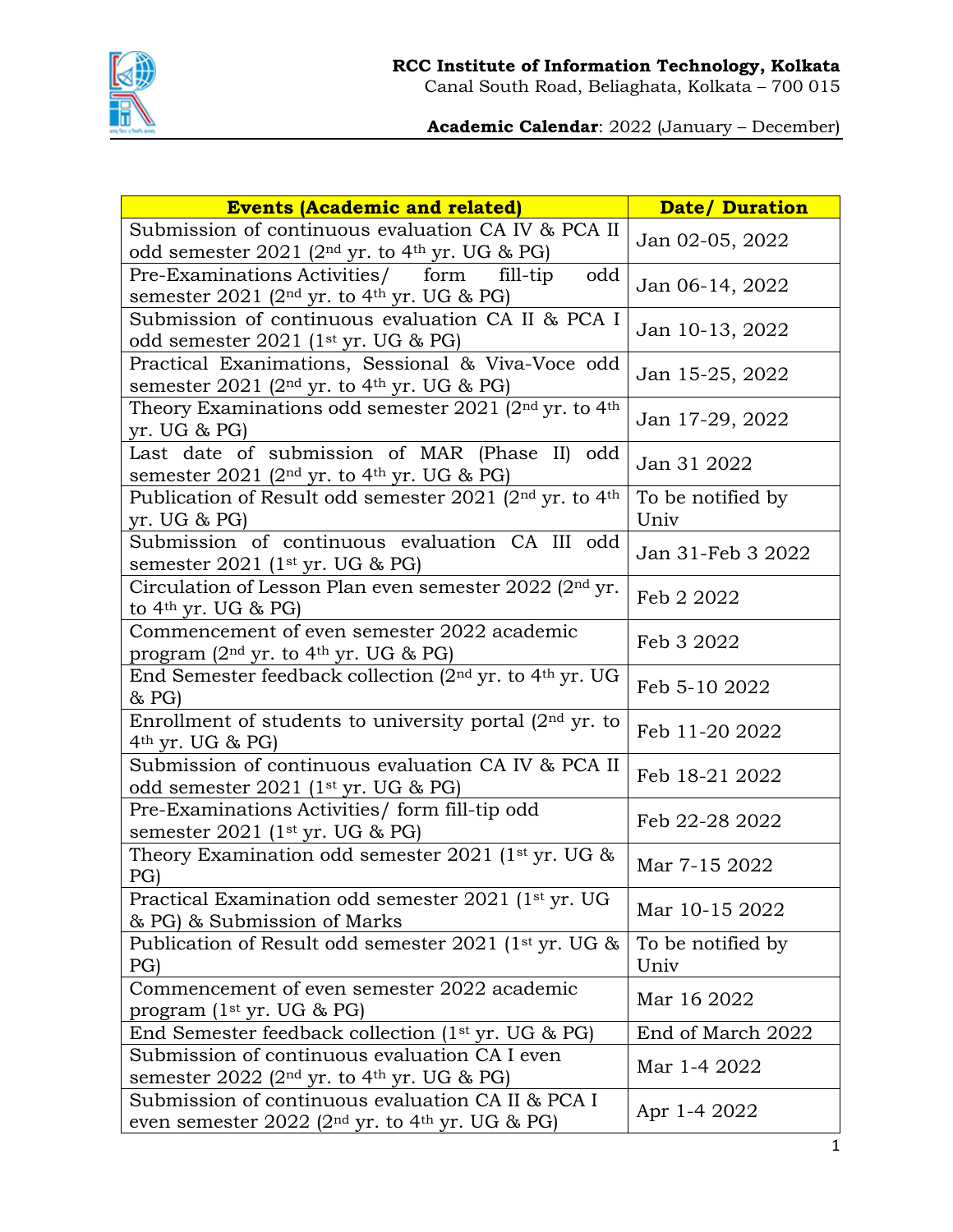

Canal South Road, Beliaghata, Kolkata – 700 015

**Academic Calendar**: 2022 (January – December)

| Mid Sem Feedback collection                                                                                                   | End of Apr 2022           |
|-------------------------------------------------------------------------------------------------------------------------------|---------------------------|
| Submission of continuous evaluation CA III even<br>semester $2022$ (2 <sup>nd</sup> yr. to 4 <sup>th</sup> yr. UG & PG)       | May 1-4 2022              |
| Identification of students for remedial classes                                                                               | May 9 - 13 2022           |
| Submission of continuous evaluation CA IV & PCA II<br>even semester 2022 (2 <sup>nd</sup> yr. to 4 <sup>th</sup> yr. UG & PG) | Jun 1-4 2022              |
| Pre-Examinations Activities/ form fill-up even<br>semester $2022$ (2 <sup>nd</sup> yr. to 4 <sup>th</sup> yr. UG & PG)        | Jun 5-18 2022             |
| Practical Exanimations, Sessional & Viva-Voce even<br>semester $2022$ (2 <sup>nd</sup> yr. to 4 <sup>th</sup> yr. UG & PG)    | Jun 20-30, 2022           |
| Theory Examinations even semester $2022$ ( $2nd$ yr. to<br>$4th$ yr. UG & PG)                                                 | Jun 20-30, 2022           |
| End Semester feedback collection ( $2nd$ yr. to $4th$ yr.<br>UG & PG                                                          | Jul 1-7, 2022             |
| Result publication (University)                                                                                               | June 30, 2022             |
| Industrial/Summer training/workshop                                                                                           | To be notified by<br>Univ |
| Faculty development programs by academic<br>departments                                                                       | Jul 25-29, 2022           |
| Commencement of Odd semester 2022 ( $2nd$ yr. to $4th$<br>yr. UG & PG                                                         | 11 Jul, 2022              |
| Circulation of Lesson Plan Odd semester 2022 (2nd<br>yr. to 4 <sup>th</sup> yr. UG & PG)                                      | 11 Jul, 2022              |
| Enrollment of students to university portal ( $2nd$ yr. to<br>$4th$ yr. UG & PG)                                              | $07 - 15$ Jul, $2022$     |
| Enrollment of students to university portal (1st yr.<br>UG & PG                                                               | To be notified by<br>Univ |
| Submission of continuous evaluation CA1 Odd<br>semester 2022                                                                  | 01-04 Aug, 2022           |
| Submission of continuous evaluation CA1 & PCA I<br>Odd semester 2022                                                          | 01-04 Sep, 2022           |
| Submission of continuous evaluation CA3 Odd<br>semester 2022                                                                  | 17-20 Oct, 2022           |
| Submission of continuous evaluation CA4 & PCA II<br>Odd semester 2022                                                         | 09-12 Nov, 2022           |
| Pre-Examinations Activities/ form fill-up Odd<br>semester 2022                                                                | 16-24 Nov, 2022           |
| Practical Exanimations, Sessional & Viva-Voce Odd<br>semester 2022                                                            | 25-30 Nov, 2022           |
| Marks Submission for Practical Exanimations,<br>Sessional & Viva-Voce Odd semester 2022                                       | 01-05 Dec, 2022           |
| Theory Examinations Odd semester 2022                                                                                         | 02-24 Dec, 2022           |